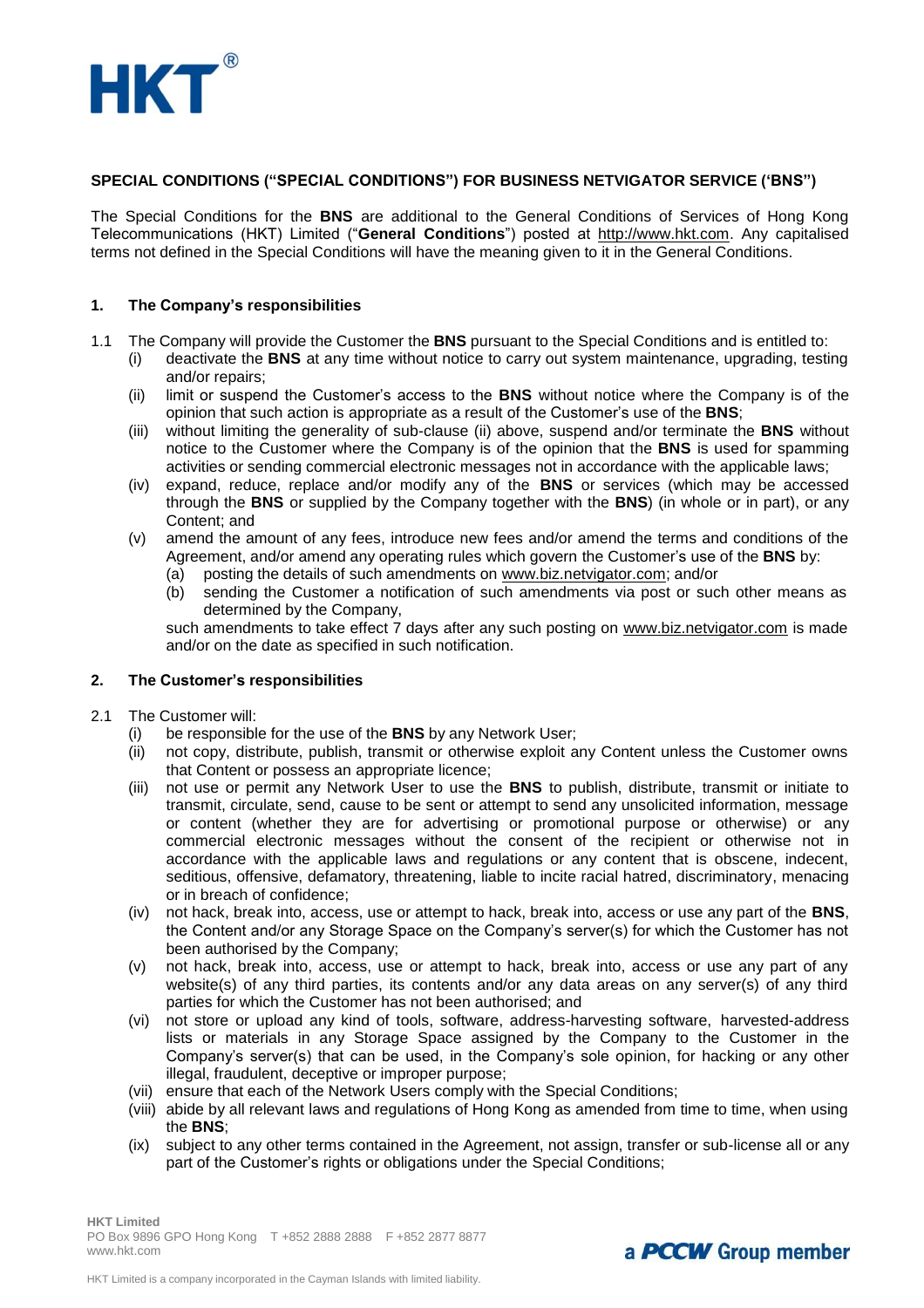

- (x) in relation to any Content which the Customer uploads to the **BNS**, be deemed to have granted to the Company an irrevocable perpetual licence to copy, distribute, publish and transmit such Content as is necessary for the operation of the **BNS**, without charge, unless agreed otherwise between the Customer and the Company;
- (xi) not to resell, or license any of the **BNS** to a third or an unspecified party without prior written approval from the Company; and
- (xii) be liable to pay for any damage or loss of Network Equipment provided as listed in the URL [http://www.biz.netvigator.com](http://www.biz.netvigator.com/) to facilitate the use of the **BNS**.
- 2.2 The Customer agrees and acknowledges that:
	- (i) no unused 'free usage hours' of access time (where applicable) may be carried forward to the following month; and
	- (ii) except for the Content which is supplied by the Company, it is not the Company's policy to exercise any editorial control over or to edit or amend any Content before it is transmitted or made available through the **BNS**.
- 2.3 Notwithstanding anything contained in clause 2.2 above, the Customer hereby authorises the Company to amend or delete any Content which is uploaded or otherwise provided by the Customer where any such Content is, in the Company's sole opinion, defamatory, in breach of copyright, illegal or otherwise not appropriate to be accessed by or through using the **BNS**.
- 2.4 The Customer agrees to indemnify the Company against any action, liability, cost, claim, loss, damage, proceeding, and/or expense suffered or incurred by the Company arising from or which is related to:-
	- (i) any Network Users' use of the **BNS**; and
	- (ii) any breach or non-observance of any term of the Agreement by any Network Users.
- 2.5 The Customer acknowledges and agrees that the Company is entitled to check the Customer's Storage Space as assigned by the Company to the Customer in the Company's server(s) if required to do so by law or if in good faith the Company reasonably believes that such checking is necessary to:
	- (i) enforce the terms of the Agreement;
	- (ii) respond to claim(s) by third parties that any Network User's use of the **BNS** violates the rights of third parties, is illegal or improper; or
	- (iii) protect the rights, property or safety of the **BNS**, its users, other websites and the public.
- 2.6 (If applicable) the **BNS** is provided at the installation address specified in the Application, where there are sufficient service coverage and necessary resources available. Such coverage of service and availability of resources shall be solely determined by the Company. Should the Customer during the Commitment Period (as specified in the Application) request the Company to re-locate the **BNS** to a location where neither service coverage nor necessary resources are available for provisioning of the **BNS**:
	- (i) the Customer's relocation request shall constitute a breach of the Special Conditions;
	- (ii) the Company shall have no obligations to comply with the Customer's relocation request; and
	- (iii) the **BNS** shall be deemed to be early terminated by the Customer and the Customer shall be subject to the liabilities under clause 9.4 of the Special Conditions without prejudice to the Company's other rights.
- 2.7 The Customer shall assess the suitability of the **BNS** and its associated software for the Customer's own computer system and network. The Customer acknowledges that it has not relied on the Company and the Company shall not be liable in respect of such assessment by the Customer.
- 2.8 (Where applicable) in relation to any login account(s) (login ID and password) and access rights to the BNS provided by the Company, the Customer shall use the login account(s) properly and keep the account(s) confidential. The Customer shall be solely responsible and remain liable for all losses, damages, claims, costs and expenses arising from any improper use, abuse or improper disclosure of the account(s).



HKT Limited is a company incorporated in the Cayman Islands with limited liability.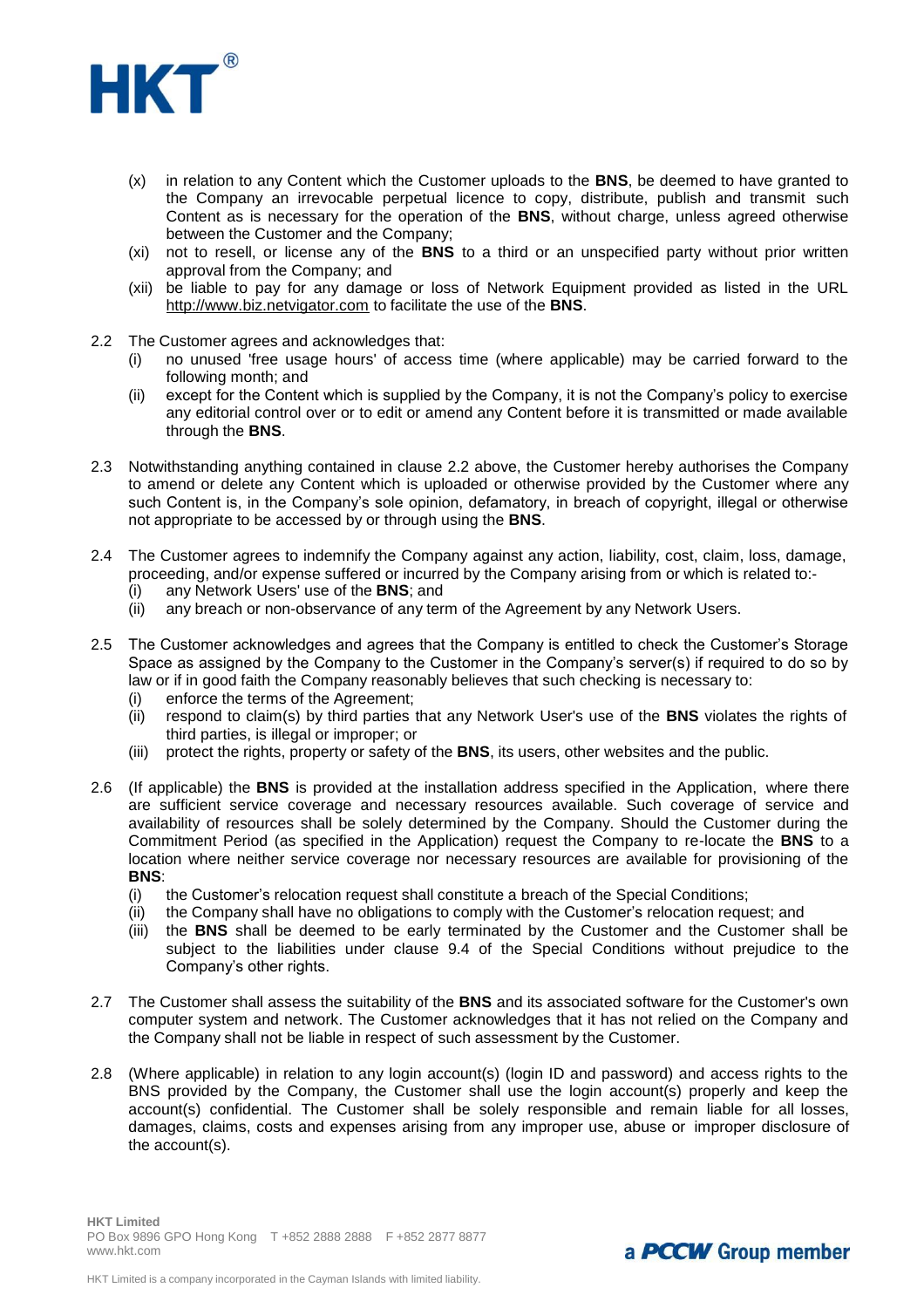

#### **3. Charges and Payment**

- 3.1 We will send the Customer an invoice every month with a list of all Charges (including but not limited to fees for the Equipment specified in the delivery note, Installation Fees, monthly fees, Software licence fees, Rental, storage, usage connectivity, PNETS charges and any other relevant fees and charges current from time to time) which relate to the use of the **BNS** by any Network Users and/or any Content. The Company may provide the Customer with an extra copy of the invoice if the Customer pay the additional handling charge set out in the relevant Application.
- 3.2 The Customer agrees to pay the full amount of such invoice by the payment method selected by the Customer on the Application, such payment to be made before the due date for payment as specified on the invoice.
- 3.3 If the Customer elects to pay by credit card(s) or auto-payment, the Customer hereby authorises the Company to (as the case may be) auto-debit, charge the Customer's credit or charge (credit) card with the full amount of such invoice at any time before the due date for payment on the invoice, such authorisation to continue after the expiry date on any such card (and where the Customer is not the cardholder, the Customer hereby agrees to procure such authorisation from the cardholder).
- 3.4 Any disputes regarding an invoice must be raised within 30 days of the date of the invoice notwithstanding, where relevant, any terms to the contrary in any cardholder agreement with the bank. Please note that no credit or refund is available in respect of any time when the **BNS** is terminated, unavailable or suspended.
- 3.5 If the Customer has not paid any invoice by the due date, we reserve the right to:-
	- (i) charge interest on any outstanding amount in accordance with clause 4.6 of the General Conditions until the invoice has been paid in full;
	- (ii) charge a handling fee, collection agency fee, reconnection fee and/or require a security deposit;
	- (iii) withhold providing the **BNS** until full payment of the Charges and notwithstanding the suspension of the **BNS**, the Customer is still liable to pay the monthly subscription fee, Software licence, storage, Content, PNETS charges and any other relevant fees and charges current from time to time for the service suspension period until the date of the termination of the **BNS** or the resumption of the **BNS** (as the case may be); and
	- (iv) transfer any amount that is owing to the Customer or due from the Customer under any of the Customer's accounts, if the Customer has more than one account with the Company, so as to settle any outstanding amount due to the Company under any of the Customer's accounts whether they have been terminated or suspended.

## **4. Software Licence**

4.1 The Company hereby grants to the Customer a non-exclusive and non-transferable licence for the Customer to store, run and use the Software on the Customer's computer for the purpose of enabling the Customer to reconfigure the Customer's Computer Equipment in accordance with clause 5 of the Special Conditions and otherwise in accordance with the terms and conditions of the Agreement and the licence which accompanies the Software but not further. Except to the extent permitted by law, the Customer shall not alter, modify, adapt or translate the Software nor decompile, disassemble or reverse engineer the same nor attempt to do any such thing.

#### **5. Equipment**

- 5.1 The Customer agrees:
	- (i) that the provision of access to the **BNS** is subject to the reconfiguration of the Customer Equipment and the installation of the relevant Equipment and Software;
	- (ii) to authorise the Company or the Company's authorised agents to reconfigure the Customer Equipment to allow access to the **BNS** and install the relevant Equipment and Software;
	- (iii) that it will be the Customer's responsibility prior to installation or (re-)configuration of the Equipment or Software in this clause 5 to back up data on the Customer Equipment and inform the Company if

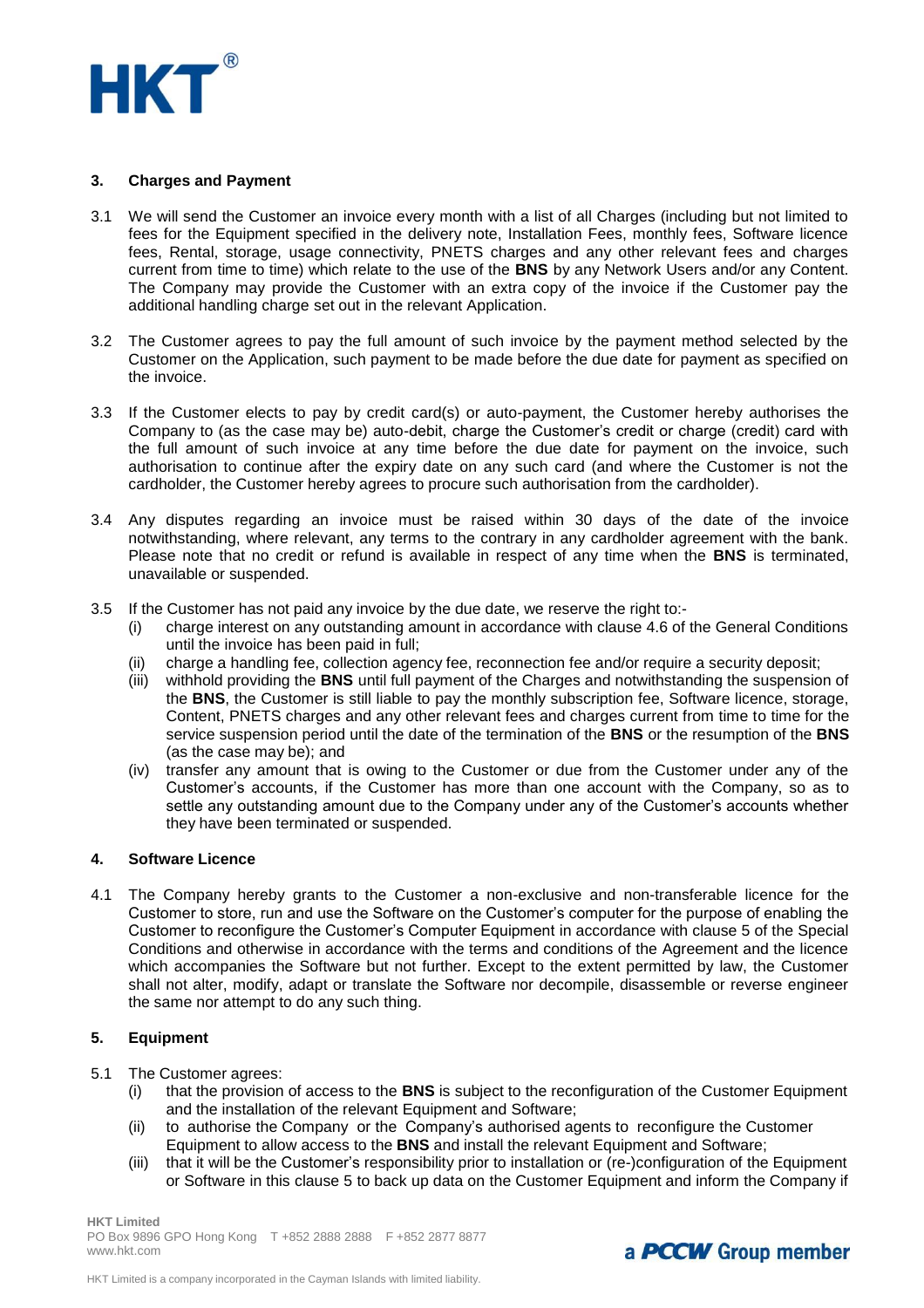

any configuration or installation by the Company is likely to invalidate any support arrangements or other functions of the Customer Equipment;

- (iv) that the Company reserves the right not to reconfigure the Customer Equipment or install the related Equipment or Software as the Company deems appropriate and at the Company's discretion;
- (v) that the Customer will not use any other equipment in place of the Equipment supplied to the Customer under the Agreement to gain access to the **BNS** without the Company's prior written consent;
- (vi) that we will not be liable for any loss or damage (including loss of data, profits, goodwill, bargain, opportunity or anticipated savings) suffered by the Customer or any other person arising directly and/or indirectly from the Company's configuration or installation activities (which includes removal and installation of Equipment and /or Software) under this clause 5; and
- (vii) it is the Customer's responsibility to install Software and reconfigure the Customer Equipment to gain access to the **BNS**.
- 5.2 The Customer further warrants that the Customer owns the Customer Equipment on which the Company conducts configuration and installation activities pursuant to clause 5.1 of the Special Conditions. If the Customer does not own the Customer Equipment the Customer agrees to obtain the consent of the relevant owner of the Customer Equipment before the Company will carry out any such activities. The configuration and installation activities pursuant to this clause 5 and the provision of the **BNS** under the Special Conditions are both subject to the capability of the Customer Equipment to gain access to the **BNS**.

## **6. Equipment Warranty**

- 6.1 The Customer agrees that:
	- (i) with respect to any Equipment , upon termination of the **BNS** the Customer will make such Equipment available for removal or return it to the Company in the same condition as originally installed, fair wear and tear excepted or the Customer shall indemnify the Company for all charges for restoration of such Equipment to such condition. If the Customer does not return such Equipment or make it available for removal by the Company, the Customer shall be liable for its then current market value. The title of such Equipment will remain with the Company. The Customer will, however be liable for repair charges or the replacement cost of such Equipment if it is damaged or lost due to any Network User's acts, omissions, theft, negligence, intentional acts, or any other cases. The Customer shall not part with possession or control of such Equipment and the Customer will not permit anyone other than the Company to carry out any repairs or maintenance to such Equipment. If any such Equipment which proves to be defective under normal use due to defective materials, design and/or workmanship, the Company shall, at the Company's option, either repair or replace the same or the defect part(s) thereof;
	- (ii) with respect to any Equipment or Software, unless otherwise agreed by the Company, no warranty will be given by the Company whatsoever or by any other party save and except the warranty (if any) given by manufacturer(s) or vendor(s) of the Equipment or Software concerned;
	- (iii) this warranty does not include labour costs (except the Company's standard installation costs) nor any on-site maintenance;
	- (iv) for the avoidance of doubt, this warranty does not apply to the Access Kit (where applicable) to facilitate the use of BNS; and
	- (v) this warranty does not survive termination of the **BNS**.
- 6.2 The Customer shall indemnify and hold the Company harmless from and against any and all claims, actions, demands, costs, damages, liabilities, losses and expenses that may be caused or suffered by the Company or its Affiliate when the Equipment is in the Customer's control custody or possession.

## **7. General Warranties & Liability**

7.1 To the extent permitted by law, the Company disclaims any representation or warranty whether express or implied as to the title, fitness for a particular purpose, merchantability, accuracy or standard of quality of the **BNS**, the Software, the Equipment and/or any Content, that the **BNS** will be uninterrupted or error



HKT Limited is a company incorporated in the Cayman Islands with limited liability.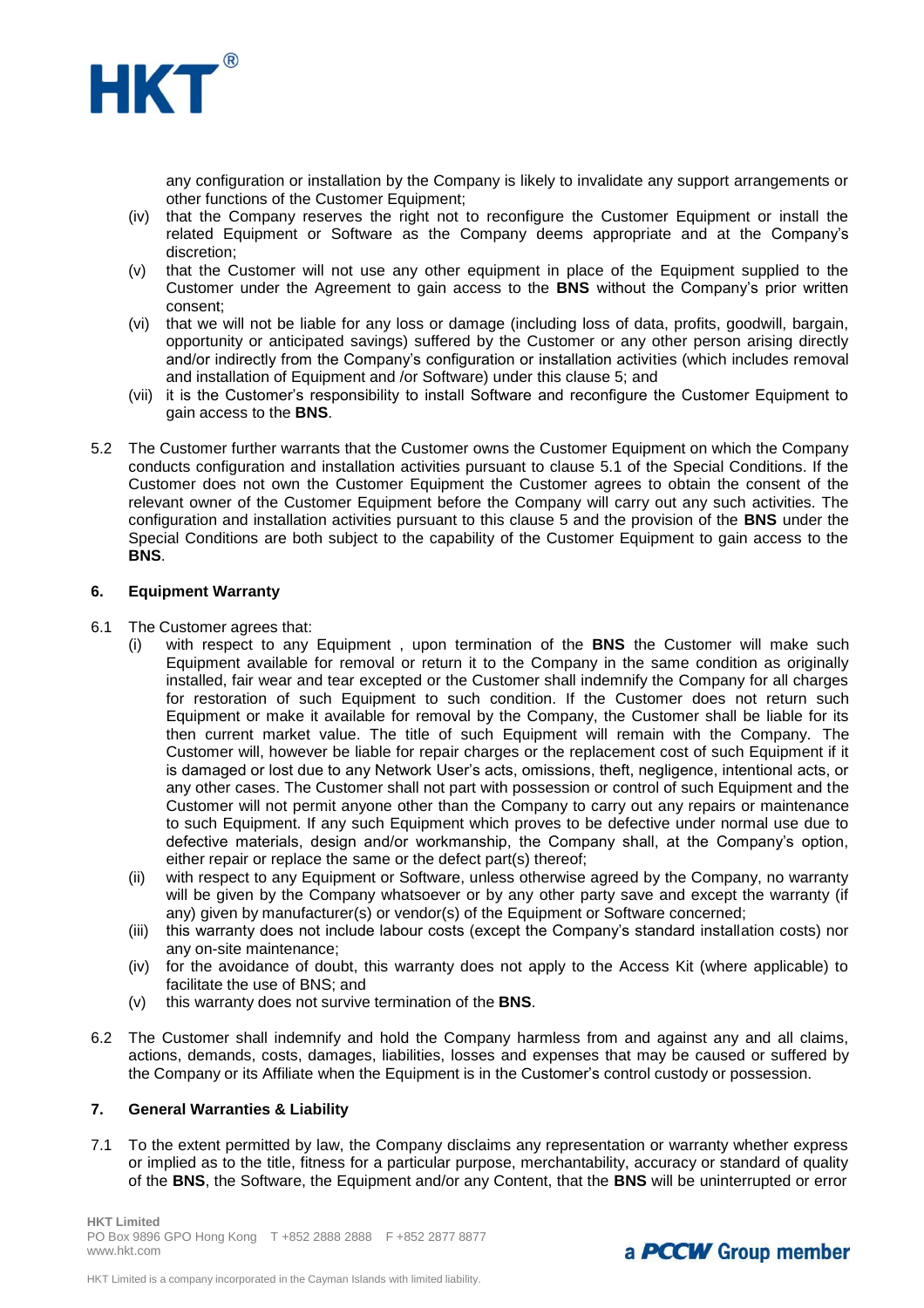

free, any obligation to maintain the confidentiality of information (although the Company's current practice is to maintain such confidentiality), the results to be obtained from use of the **BNS** and/or any Content unless otherwise specifically mentioned in the Special Conditions.

- 7.2 The Customer agrees that the Company's liability under the Special Conditions shall in any event not exceed the total Charges paid by the Customer to the Company for the immediately preceding twelve months prior to any incident giving rise to a claim. In the absence of the Company's negligence or deliberate act, and to the extent permitted by law, the Company expressly disclaims any liability for:
	- (i) any damage to or loss of data suffered by the Customer arising from use of the **BNS**, the Software, the Equipment and/or any Content by any Network Users;
	- (ii) any claim based in contract, tort, or otherwise for any indirect, special, economic, collateral, incidental, consequential or punitive loss or damage, suffered, sustained or incurred by the Customer or any person arising out of or relating to use of or inability to use the **BNS**, the Software, the Equipment, any Content, IP Address and/or Domain Name by any Network Users. For the purposes of the Special Conditions, indirect or consequential loss or damage includes, without limitation, loss of revenue, profit, anticipated savings, customers or business, loss, corruption or damage to data, voice or other information, loss of goodwill, loss of bargain, loss of opportunities, loss of use or value of any equipment and software, any third party claims, and, all associated and incidental costs and expenses;
	- (iii) any claim relating to any Content or services supplied, provided, sold or made available by or through the **BNS** (or any failure or delay to so supply, provide, sell or make available);
	- (iv) any injury, disease, seizure or loss of consciousness suffered by the Customer or any person who gains access to the **BNS**, arising whether directly or indirectly from accessing and using the **BNS**, any associated services or playing any computer games through the **BNS**; and
	- (v) any withdrawal, disruption, suspension or termination of the **BNS**, IP Address and/or Domain Name or any part thereof which is attributable to an event or circumstance beyond the Company's reasonable control. Under all circumstances, the Customer agrees and acknowledges that the Company shall not be subject to any liability or responsibility for any costs, actions, claims, proceedings, demands, damages, liabilities, losses and expenses caused to the Customer or any third party in relation to any of the Equipment and/or Software resulting from any reason or cause whatsoever.

## **8. IP Address and Domain Name**

- 8.1 This clause 8 is applicable to **the BNS** subscription with an Internet Protocol Address ("**IP Address**") and/or a domain name(s) ("**Domain Name**"). Any IP Address that is assigned to the Customer for the Customer's use by the Company under the Agreement is neither owned by the Customer nor by the Company. Such IP Address is allocated to the Company by regional registries so that the Company can assign the same to the Company's customers for their use only and the Company's customers shall have no other rights or any title thereto. Any Domain Name that is assigned to the Customer for the Customer's use by the Company under the Agreement is not owned by the Customer and may or may not be owned by the Company and the Customer shall have no other rights or any title thereto.
- 8.2 The Customer agrees that the Company shall have the right in its sole discretion to suspend or withdraw from any further use of any such IP Address and/or (where applicable) Domain Name or take necessary actions at any time with or without notice to the Customer, and without liability or compensation to the Customer or any person or entity whatsoever and the Customer shall have no claim whatsoever against the Company if the Company is of the opinion that such IP Address and/or Domain Name belongs to a third party or infringes a third party's rights or is in contravention of any applicable law.
- 8.3 Upon withdrawal or suspension of any use of IP Address and/or Domain Name, or termination of the the **BNS** or the Agreement the Customer shall:-
	- (i) stop using such IP Address and/or Domain Name immediately;
	- (ii) remove such IP Address set up from the relevant Customer Equipment; and
	- (iii) withdraw from any further use of such IP Address and/or (where applicable) Domain Name whatsoever.



HKT Limited is a company incorporated in the Cayman Islands with limited liability.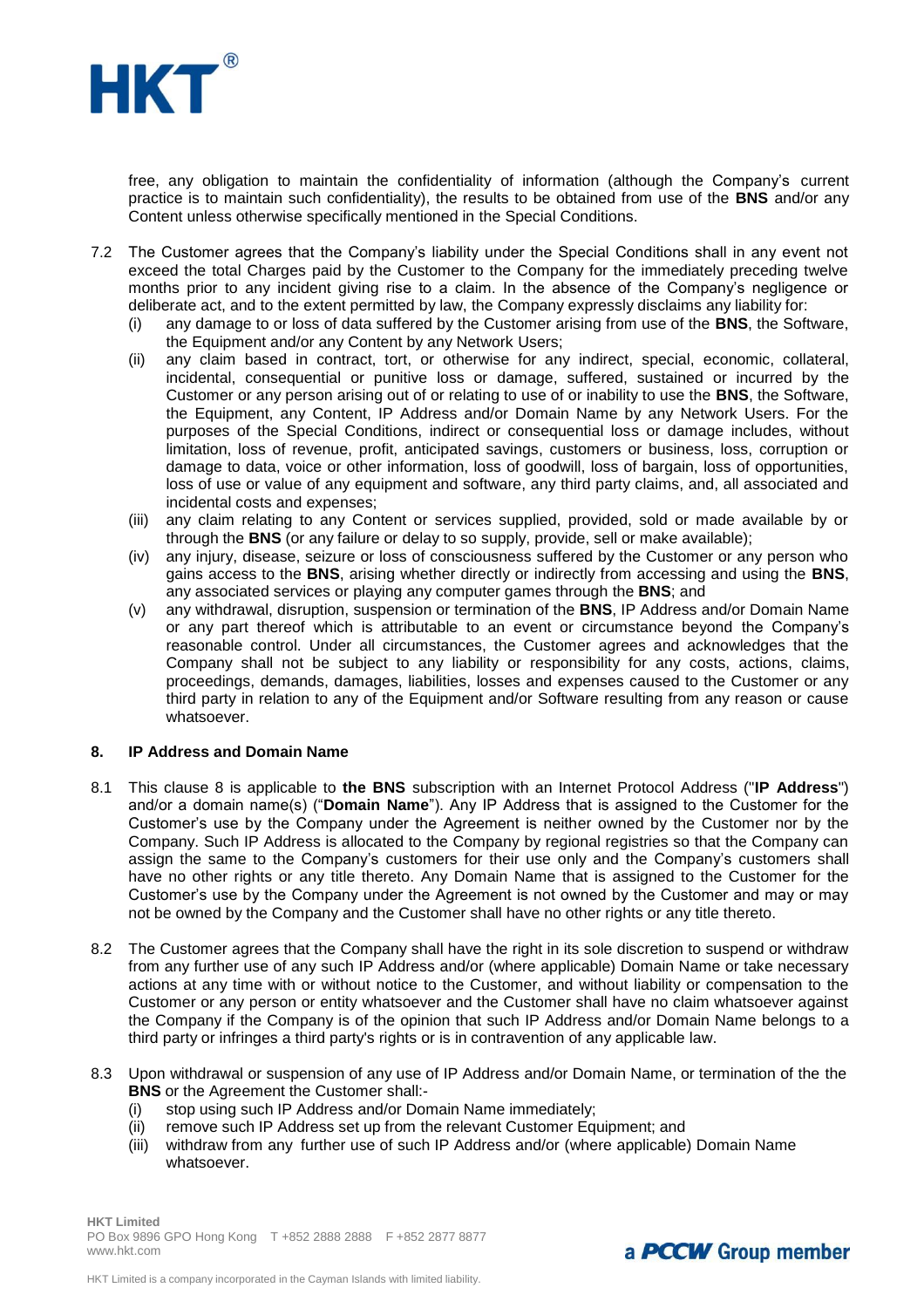

8.4 If the Customer uses or continues using any of such IP Address and/or Domain Name after we have exercised the Company's right to suspend or withdraw such IP Address and/or (where applicable) Domain Name or upon termination of the the **BNS** or the Agreement, the Customer shall keep the Company fully indemnified as to any costs, actions, claims, proceedings, demands, damages, liabilities, losses and expenses that may be caused to or suffered by the Company or its Affiliates as a result thereof.

### **9. Term and Termination**

- 9.1 The Term Plan of the **BNS** shall be for the period specified as the "Commitment Period" in the Application unless earlier terminated in accordance with the Agreement. Upon expiry of the Commitment Period, the Agreement shall be renewed or extended in accordance with the Application and the General **Conditions**
- 9.2 The Company is entitled to terminate the **BNS** at anytime on the giving of at least one calendar month's notice to the Customer or immediately by notice to the Customer if the Customer breaches any term of the Agreement.
- 9.3 Subject to clause 9.4 below, the Customer may terminate the **BNS** or any associated services at any time by giving at least one calendar month prior written notice to the Company.
- 9.4 If the **BNS** or any associated service is terminated by the Company as a result of the Customer's breach of the Agreement or if the **BNS** or any associated service is terminated by the Customer before the expiry of the Commitment Period, the Customer shall pay to the Company immediately upon demand, all accrued charges, the early Cancellation Charge being the total monthly charges (at the then prevailing tariff) for access to the **BNS** payable from the date of early termination to the date of the expiry of such Commitment Period and any other sum payable in such event as specified in the Application. The Customer acknowledges that the early Cancellation Charge payable by the Customer represents a genuine pre-estimate of the loss that the Company will suffer arising from the provision of resources and staffing and is not a penalty. Such payment is without prejudice to any other rights and remedies that the Company may have against the Customer by reason of the early termination.
- 9.5 If in the Company's reasonable opinion, the capability of the Customer Equipment or the implementation environment with regard to the Equipment or Software installation is not suitable for gaining access to the **BNS** or the Customer Equipment is incompatible with the Network, the Company is entitled to terminate the **BNS** and the associated services with immediate effect by giving written notice to the Customer without any liability.

#### **10. Effect of Termination**

- 10.1 Upon the date of termination of the **BNS**:
	- (i) all licences, rights and privileges granted to the Customer under the terms of the Special Conditions shall cease; and
	- (ii) the Customer will not be entitled to a refund of any Fees unless:
		- (a) there is a credit balance of at least HK\$30.00 in the Customer's account, and
		- (b) such credit balance represents a pre-payment of a monthly subscription fee made by the Customer.
- 10.2 Any termination of the **BNS** shall not affect any accrued rights or liabilities of either party nor shall it affect the coming into force or the continuance in force of any provision contained in the Agreement which is expressly or by implication intended to come into or continue in force on or after such termination.



HKT Limited is a company incorporated in the Cayman Islands with limited liability.